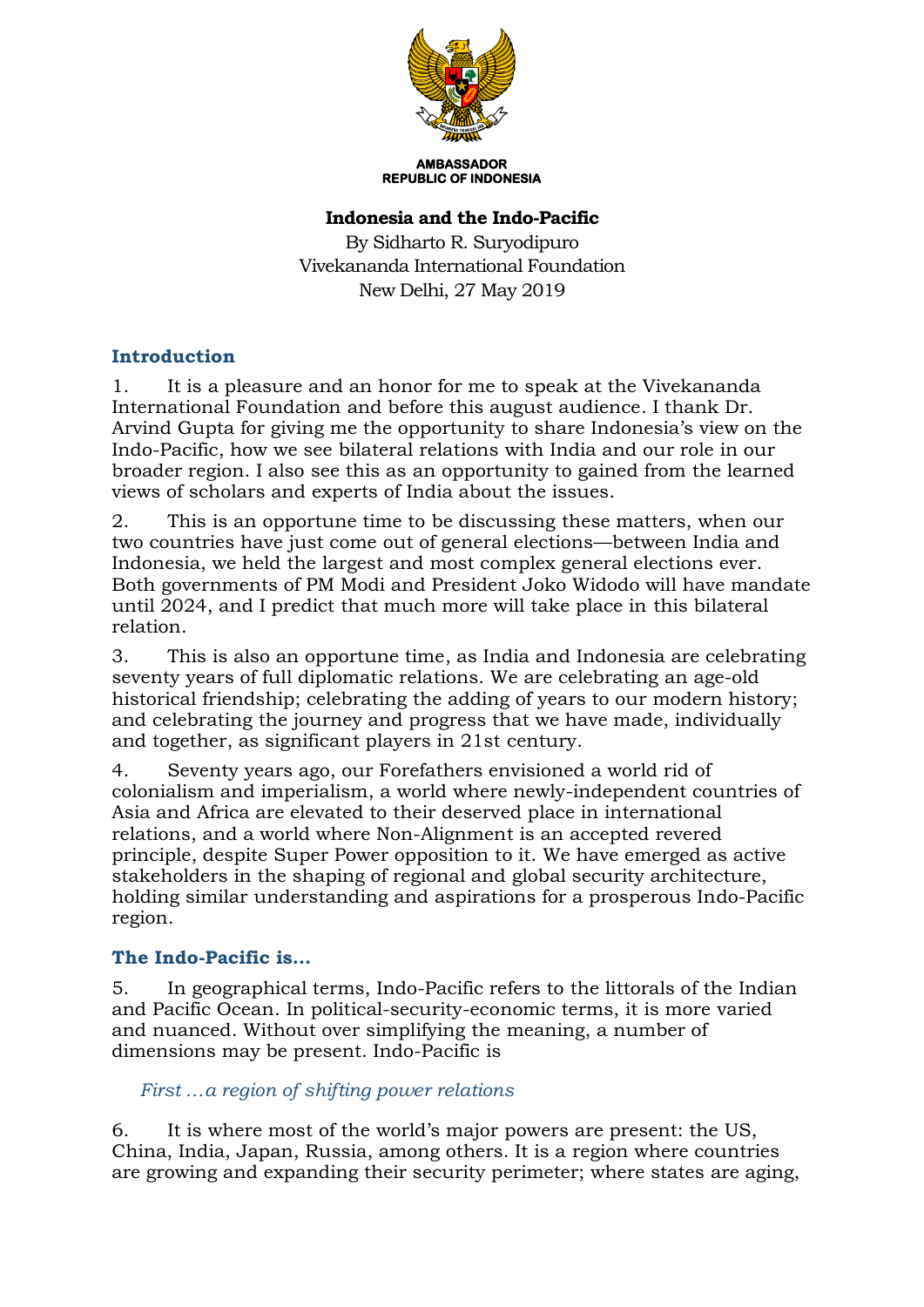declining or retreating; where geopolitical, geo-economic and geostrategic shifts are constantly altering power relations between countries.

7. In this context, China and India will continue to rise and claim their place in the region, and Southeast Asia will return to its historic position as the indispensable and crucial bridge between the two Asian giants.

*Second … a geopolitical and geo-economic reality*

8. This linking of the Pacific and Indian Oceans is unavoidable, because:

 $\rightarrow$  of growing trade of goods and energy, and connectivity between the Pacific and the Indian Ocean, up to the Middle East and beyond;

and it is a function of, above all, the dynamic interaction and dynamic power equation between the great powers—which is a constant of international politics.

9. It is also a region where its major waterways are simultaneously and consequently becoming the world's geopolitical hotspots; thus…

# *Third …a region that is mainly maritime in nature*

10. According to the UN Conference on Trade and Development, between 1970 and 2017, international seaborne trade had more than quadrupled from 2.6 billion tons to 10.7 billion tons.<sup>1</sup> Today, 80% of global trade by volume and 70% by value is transported by sea. Sixty percent of maritime trade passes through Asia and the South China Sea carries more than onethird of global shipping.

11. Understandably, the international community and countries in our region have a stake in freedom of navigation. Our security and prosperity depend on access to and from the maritime choke points in the area. These include the Bay of Bengal and the Malacca Strait, Sunda and Lombok Straits, the South China Sea, the Luzon Strait, and others.

12. Beyond navigational routes, human activities have also expanded and diversified on the ocean surface and below, as well as on the seabed, in pursuit of various resources. The economic value of oceans for the prosperity of countries will continue to rise.

13. Moreover, long standing unresolved issues and territorial disputes such as over features in the South China Sea—continue to beg resolution. New issues will, no doubt, arise over jurisdiction and resource appropriation in the coming times.

*Fourth …a region of developing norms and structures*

14. Countries in Southeast Asia, Indonesia included, are conscious of the strategic value of their waters. It was only a quarter century ago that Southeast Asia came out of the last of the Indo-China wars, as the Cold War came to an end. However, Southeast Asia continues to be an area of great power interest, and often competition.

<sup>.</sup> <sup>1</sup> Review of Maritime Transport, 2018, UNCTAD, 2018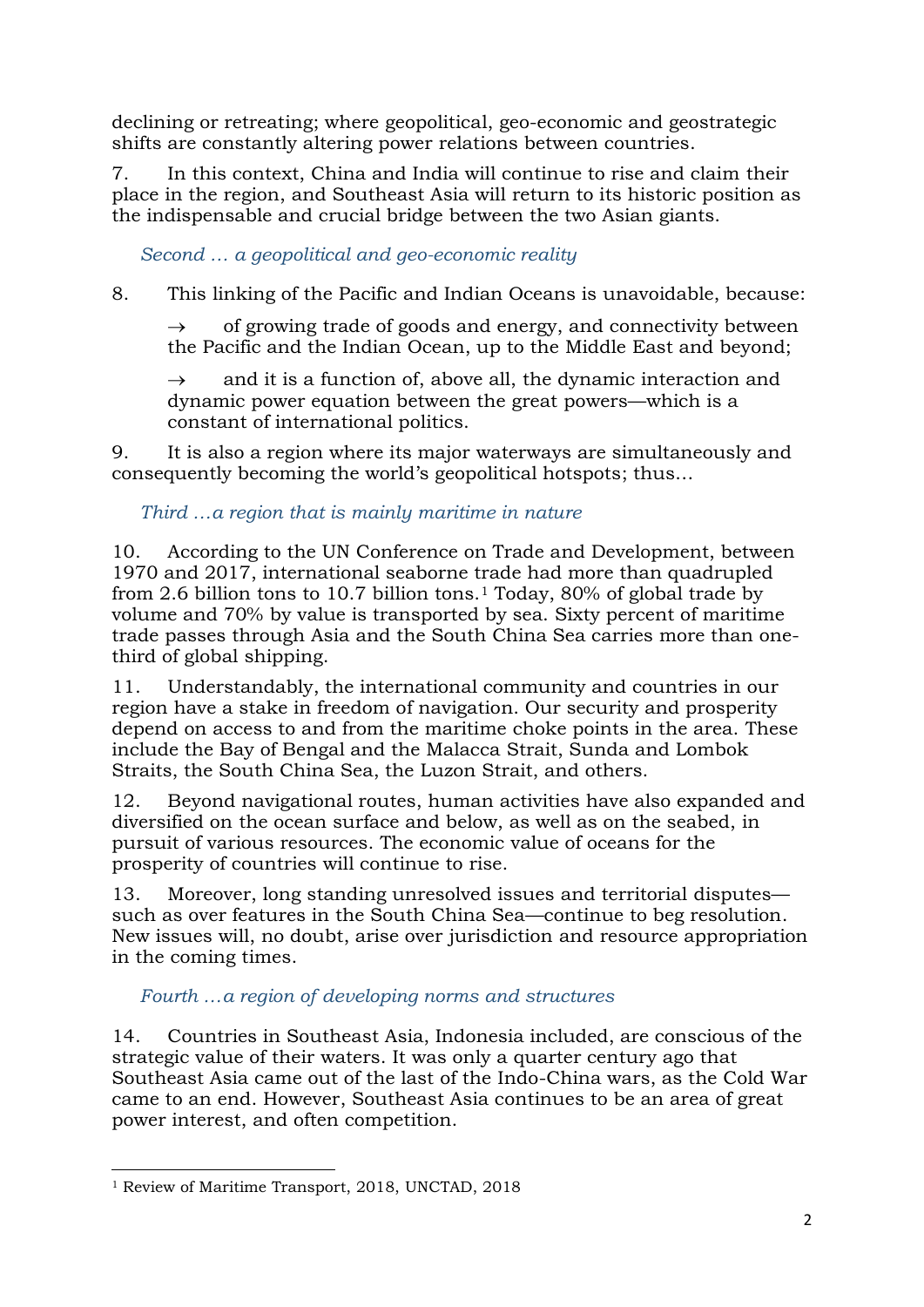15. Even at the height of the Cold War, the formation of ASEAN in 1967 had laid out new prospects for Southeast Asia. As the constraints of the Cold War politics dissolved, in the 1990s all countries of the region came under the ASEAN umbrella. This allowed ASEAN the chance to win endorsement of its norms and expand its institutions to cover all of Southeast Asia, Asia Pacific, and today, even the Indo-Pacific.

16. ASEAN has transformed a conflict-ridden region into one that is emerging as a Community based on three pillars: security and political; economic; and socio-cultural. It has converted an area of great power competition into one of great power engagement and cooperation; and along with its Development Partners, ASEAN has advanced the institutions of regional cooperation such as APEC, ARF, ADMM, AMF, E-AMF and the East Asia Summit. Its Treaty of Amity and Cooperation in Southeast Asia (the TAC) is now acceded to by 35 countries, including India, China, the US, Japan, the Russian Federation and others. Today, countries within the region agree, at least in principle, to be bound by rules and norms for the peaceful settlement of their disputes.

17. The Indonesian Government is confident that ASEAN's experiences to date provide relevant lessons that can be employed in the broader Indo-Pacific context. With the support of countries like Indiaq, Indonesia and ASEAN are developing an Indo-Pacific regional architecture that is open, inclusive, sustainable, transparent and rule-based and one that is anchored in ASEAN led mechanisms.

18. ASEAN is in the process of establishing its Indo-Pacific Outlook. This is aimed at:

 $\rightarrow$  externally, enabling cooperation in the region, promoting an environment of peace, stability and prosperity in addressing common challenges and fostering closer economic ties among states to strengthen confidence and trust.

 $\rightarrow$  And internally, the Outlook is expected to enhance ASEAN's Community building process as well as to strengthen the existing ASEAN-led mechanisms, such as the EAS.

19. A High-Level Dialogue on Indo-Pacific cooperation was held in Jakarta in March this year and was attended by all 18 member states of EAS. With the theme — 'towards peaceful, prosperous and inclusive area'— the Dialogue deliberated upon future avenues of convergence in the region and highlighted the mutual need to ensure peace, prosperity and security. It also supported the principles of ASEAN unity and centrality and acknowledged that ASEAN led-mechanisms, including EAS, should become corollary platforms for Indo-Pacific cooperation.

20. It should be noted that at a *High-Level Dialogue on Indo-Pacific* in Jakarta two months ago, attended by all EAS member states, common points on the Indo-Pacific of convergence were explored. The participants highlighted mutual interest to promote Indo-Pacific cooperation to ensure peace, prosperity and security; supported the principles of ASEAN unity and centrality; and supported ASEAN led-mechanisms, including EAS, as platforms for Indo-Pacific cooperation.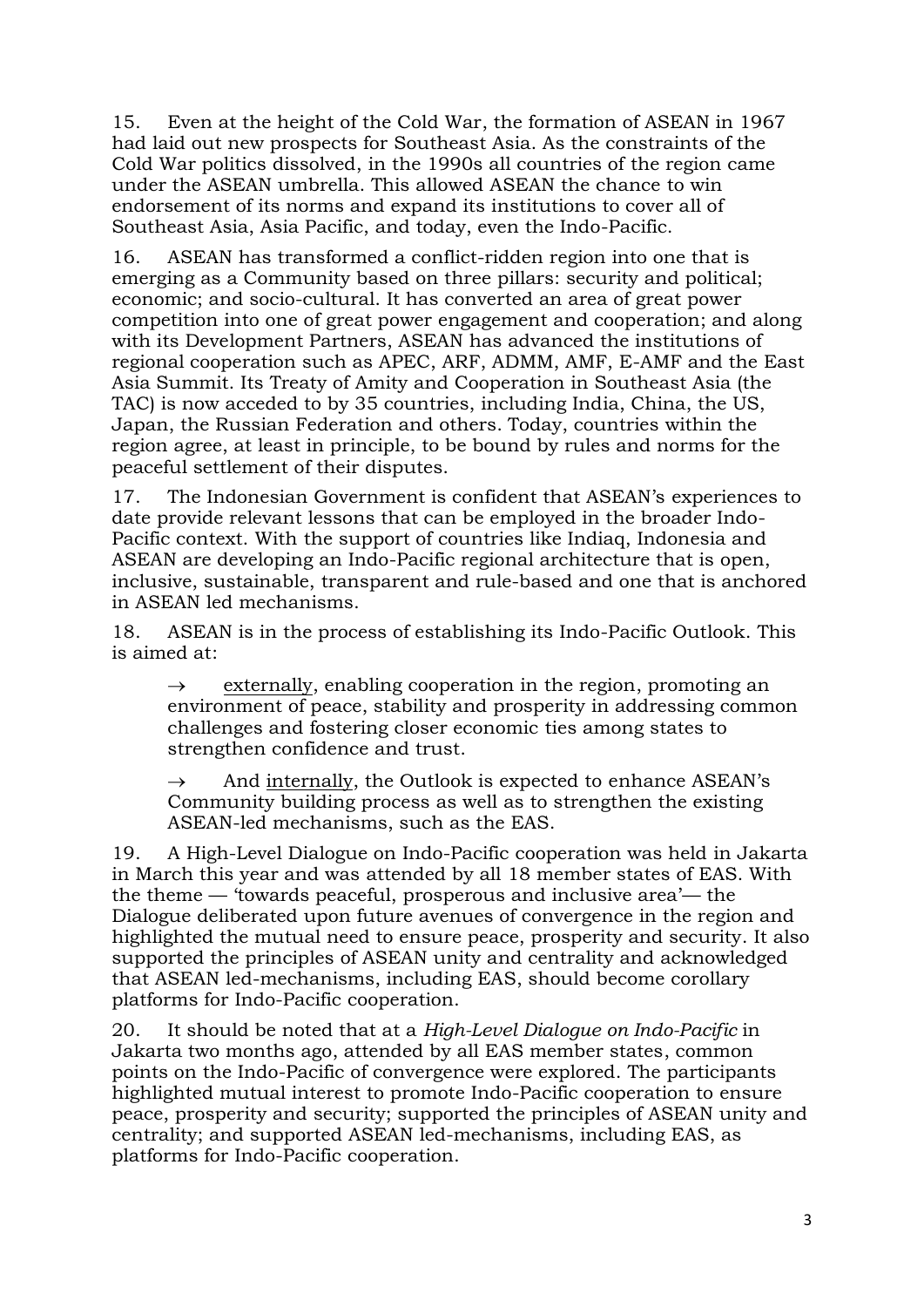*Finally, the Indo-Pacific is a region of new challenges, as well as of opportunities*

21. Ever evolving threats of trans national nature such as terrorism, piracy, IUU fishing, food-energy-water security, environmental degradation needs to be addressed in a collective manner. Above all, climate change is an existential threat requiring urgent response.

22. At the same time, the Indo-Pacific region represents a significant amount of the global economy. It is a region endowed with abundant natural resources that are crucial for the fulfillment of the world's energy and food security needs. It is also a region comprising some of the largest democracies as well as fast-growing economies of the world. The Indo-Pacific is a harbinger of opportunities in the 21st century.

## **Roadmap of an Indo-Pacific Outlook**

23. With these dimensions in mind, how should we move forward to ensure that the Indo-Pacific brings peace, security and prosperity for all its constituents? Allow me to make the following propositions:

24. First, with the unprecedented growth of India and China, a challenge for the region is to find ways to accommodate and facilitate peaceful and productive interactions between the two giants, instead of attempting to contain their irrevocable rise. Harnessing the positive interfaces between India and China to address the common challenges in the region is going to be constructive, and would be the ultimate diplomatic challenge of the region of the 21st century.

25. It is not the first time that two Asian giants will dominate geopolitics of the Indo-Pacific region. If history is of any lesson Southeast Asia will again be a bridge of India-China relations. In the past, the bridge was for the most part safe and peaceful, and served the India-China relationship well. I note that many in Asia have recently been searching and reverting to our pre-colonial times in order to understand the possibilities of relations between entities or states of Asia.

26. Second, efforts at cooperation in the Indo-Pacific should mitigate the region's security dilemma— where the security of one becomes an insecurity for another— by strengthening inclusivity and dialogue. It therefore cannot afford to have any country falling outside of the dialogue and cooperation framework.

27. Third, Southeast Asia's location is critical for international navigation, thus for international peace and prosperity. ASEAN is also the only regional forum that has been able to establish regional norms and institutions at the existing scale. Given this centrality of ASEAN for peace and prosperity of so many countries, ASEAN for its part has to work—as indeed it is working—to remain relevant with changing times, especially if it is to retain its position as the driving force of regional dialogue and cooperation.

28. Fourth, ASEAN and the East Asia Summit would need to build efficient and functional mechanisms for regional cooperation. A partnership that emerges would be guided by the EAS principles of 2011—they include, mutual respect; respect for international law; enhancement of mutual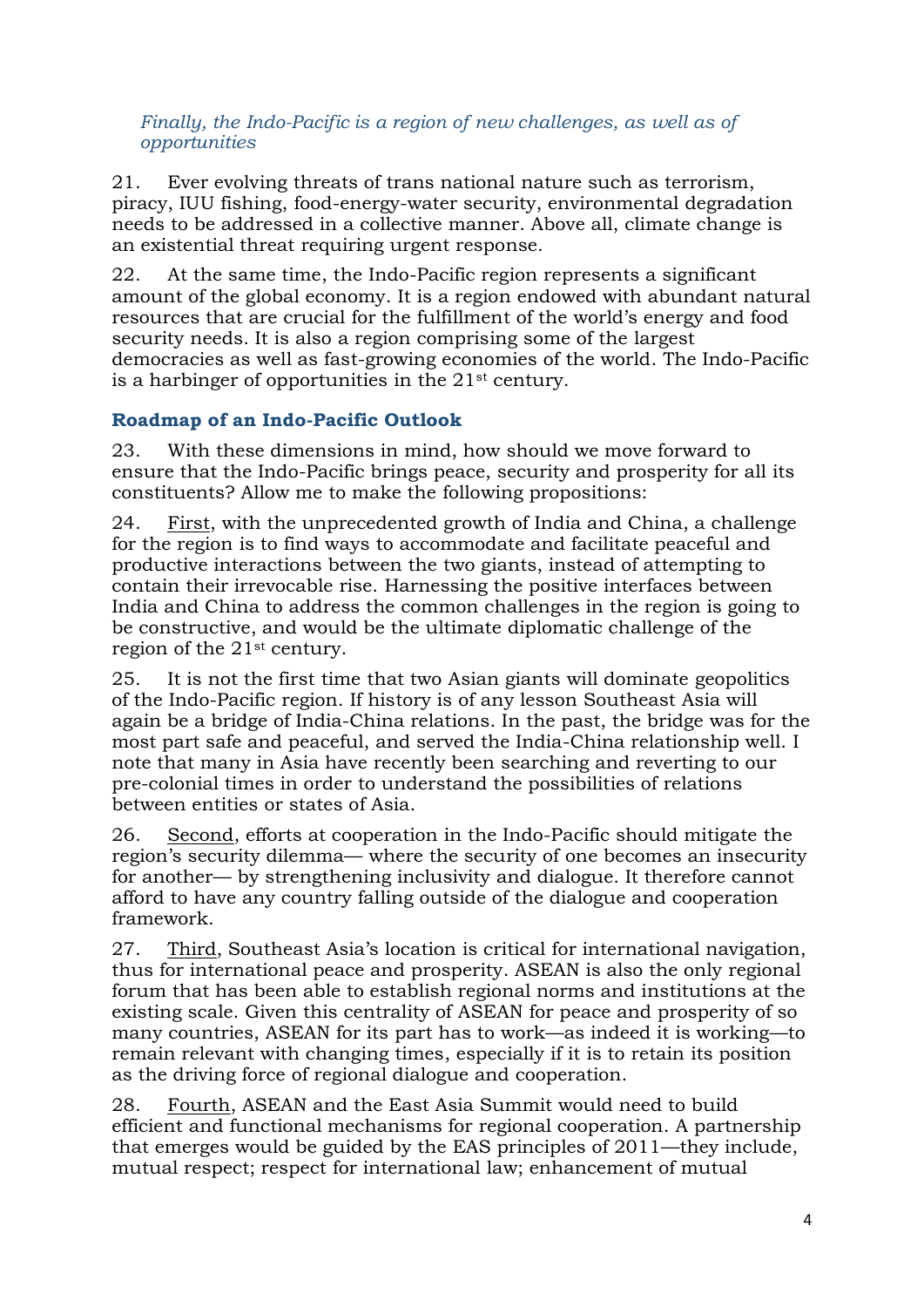understanding; promotion and maintenance of peace, stability, security; renunciation of the threat of use of force or use of force against another state; and enhancement of regional resilience including in the face of economic shocks and natural disasters.

29. Fifth, other regional or sub-regional groupings will either gain or regain its prominence in the Indo-Pacific context. In the Indian Ocean, IORA will further gain prominence, its first ever summit in 2017 in Indonesia providing further momentum for its maturation. In the Bay of Bengal, because of its strategic location and growing economic capacity and connectivity spreading across littoral states, mechanisms like BIMSTEC, IMT-GT + India, etc will further develop. These will complement the efforts of a larger Indo-Pacific cooperation at other levels. This has had historical precedents too.

30. Sixth, it could be useful to think of APEC as an illustration of what is possible for broad cooperation and collaboration in the Indo-Pacific. Today, APEC organizes annual or ad-hoc ministerial meetings across 23 sectors and expert level meetings across 40 sectors. This covers numerous layered issues that are important for the region. Thus, a sense of community at the sectoral level is simultaneously being created, where cooperation is critical to address traditional and new issues facing the region.

31. Seventh, multilateral initiatives by various countries—the Asia-Africa Growth Corridor by India and Japan, Belt and Road Initiative by China, ASEAN Connectivity 2025, Global Maritime Fulcrum of Indonesia, etc. should operate in synergy. Other unilateral initiatives like SAGAR by India, Stable and Prosperous Indo-Pacific by Australia, Free and Open Indo-Pacific by the US, Free and Open Indo-Pacific Strategy by Japan, and New Southern policy by Korea can all contribute to region-wide connectivity. Interestingly, all these initiatives emanate from participating countries of EAS. Thus, a platform already exists for future deliberations and collaboration.

32. What is clear is that integration and interconnection amongst countries in the India and Pacific Oceans require investments and efforts to build connectivity infrastructure, including physical, institutional and people to people ties.

33. Eighth, efficient ocean governance and blue economy cooperation, based on observance of the UNCLOS principles, will be key to our greater future in the Indo-Pacific. Our oceans should be open to all lawful navigation, in accordance with international rules laid out by UNCLOS. In fact, India and Indonesia, with their strategic location, have a vested interest in strengthening UNCLOS.

34. Recently, the Embassy of Indonesian organized a Roundtable of experts on law of the sea from India and Indonesia to discuss our understanding on the provisions and future of UNCLOS, and to establish a network Indian-Indonesian "Ocean Lawyers".

## **India-Indonesia and the Indo-Pacific**

35. Indonesia by area of landmass is the 15th largest country in the world. But measured as an archipelago of ocean with islands within it, Indonesia is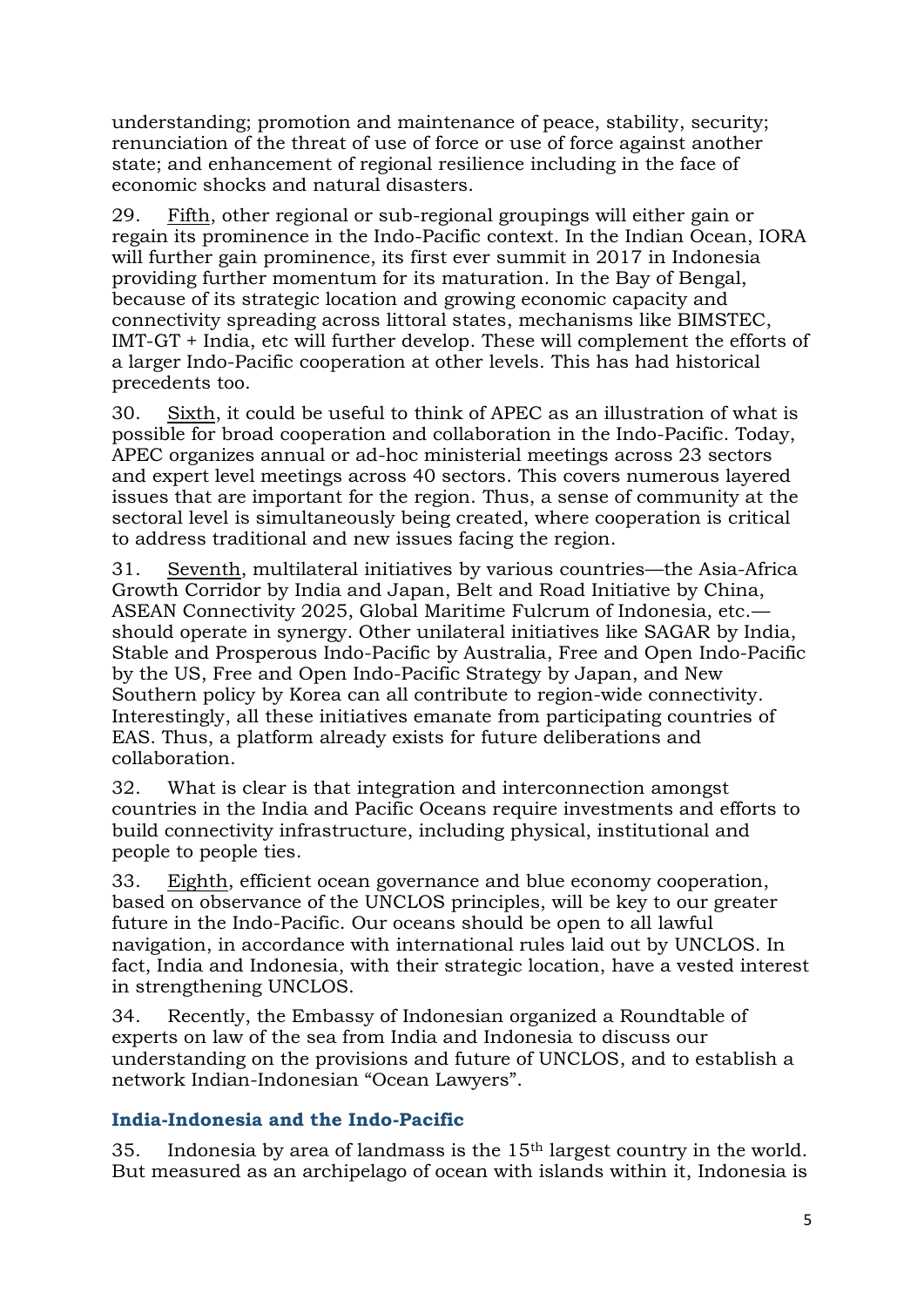5.5 million sq. km—35% land and 65% water—making it the 8th largest country in the world after Russia, Canada, United States, China, Brazil and Australia.

36. India is Indonesia's largest neighbor, and Indonesia India's largest neighbor after China. PricewaterhouseCoopers projects that by 2050 India will be the second largest economy with a GDP of \$42 trillion, just behind China, while Indonesia, with an economy worth \$12 trillion will be the fourth largest, behind the United States. Therefore, needless to say, we will have greater significance in future and what we do individually and collectively will have a profound effect on the larger Indo-Pacific region.

37. In the political and security context, India and Indonesia share a common strategic posture and the idea of independent and proactive foreign policy. They reject military alliances or foreign interventions in sovereignty, unity, and territorial integrity of countries as a principle.

38. In 2018, during PM Modi's Indonesia visit, India and Indonesia agreed to sign Defense Cooperation Agreement and hold regular bilateral dialogues and consult each other on issues of common strategic and military interests, besides also conducting military education and training exercises.

39. In the field of economic, trade and investment, India and Indonesia envision to increase their bilateral trade to \$50billion by 2025 and strengthen cooperation in all areas by establishing a new Comprehensive Strategic Partnership. However, both require looking beyond the trade in conventional commodities and find new items for exchange—such as IT, IOT, education, and services, planes and ships, electric vehicles, etc—which will truly reflect on the size and potential of economic exchange that exists between our two countries.

40. As maritime neighbors, since both countries are becoming increasingly important to each other, they have worked towards enhancing maritime collaborations. The *Statement on Shared vision of India-Indonesia Maritime Cooperation on the Indo-Pacific*, adopted by PM Modi and President Joko Widodo in Jakarta last year, underscores that Indonesia-India cooperation and connectivity will be a crucial building block for the development of the Indo-Pacific regional architecture.

41. On that note, Indonesia and India have already been engaged in carrying out coordinated patrol in the Indian Ocean since 2002. In fact, in March this year, I attended the 33rd India-Indonesia Coordinated Patrol (CORPAT) which highlighted the continued collaboration of the two navies in the Indo-Pacific. In November 2018, the first joint naval exercise between our two countries—Samudra Sakti—further highlighted the continued collaboration of the two navies in the Indo-Pacific. The Indian and Indonesian Air Forces are planning their first ever joint exercise.

42. As the idea of compartmentalized regions such as South Asia or Southeast Asia are becoming soluble in course of a rising Indo-Pacific, India and Indonesia are working towards enhancing its connectivity linkages in this light. The Bay of Bengal will become increasingly important geographic conceptual framework for bilateral relations. In fact, we are aiming for enhanced connectivity between Aceh province of Indonesia and the